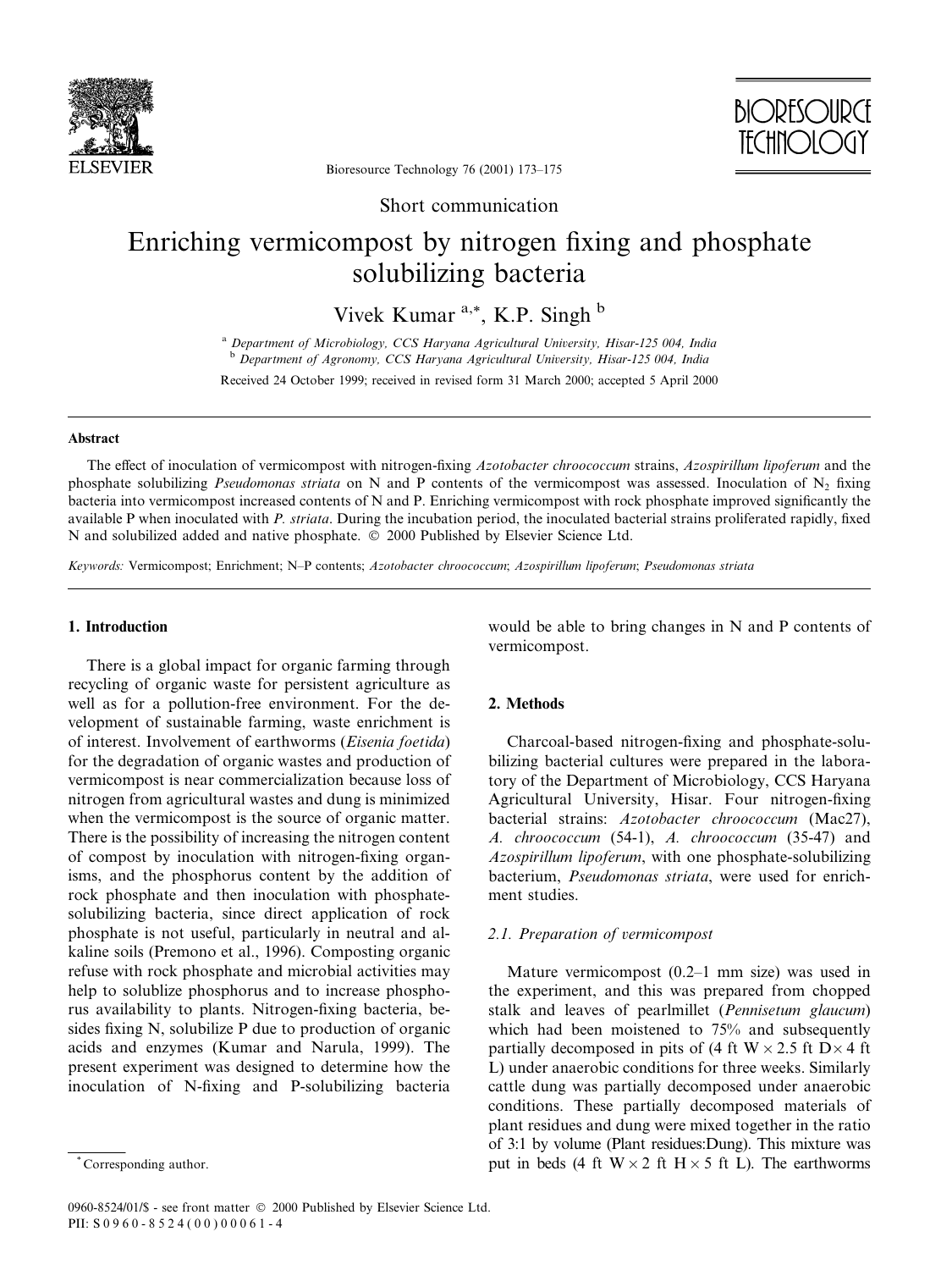(Eisenia foetida), about 1000 per 100 kg material, were introduced into this bed. They were allowed to act for 80 days, which converted the whole material into a fine product named `vermicompost'. The composition of vermicompost varied with the mineral contents in the agriculture waste used,  $1-1.5$  N,  $0.7-1.1$  P and  $1.5-2.5$  K (g/100 g of dried vermicompost).

#### 2.2. Microbial inoculation of vermicompost

Each experimental treatment consisted of 1 kg of prepared vermicompost, which was placed in a polythene beaker and inoculated with 2.00 g charcoal-based bacterial cultures containing  $10^8$  cells/g. Water was added to 50% water holding capacity and the whole material thoroughly mixed.

Treatments:

- 1. Vermicompost  $+A.$  *chroococcum* (Mac27)
- 2. Vermicompost  $+A.$  *chroococcum*  $(54 1)$
- 3. Vermicompost  $+A.$  chroococcum  $(35 47)$
- 4. Vermicompost  $+A$ . lipoferum
- 5. Vermicompost  $+ P$ . striata
- 6. Vermicompost + P. striata +  $1\%$  Mussoorie rock phosphate (MRP)

Mixtures were incubated for enrichment at 32°C for nine weeks. Bacterial population, nitrogen and available phosphorus contents (g/100 g) were determined at 0, 15, 30, 45, 60 and 75 days. The experiment had three replications for each treatment and data were subjected to statistical analysis. The inoculated bacterial population

was determined using the standard dilution spread-plate method described by Kale et al. (1992). Azotobacter count was determined using Jensen medium (Jensen, 1951), Azospirillum by Okon et al. (1977) medium and Pseudomonas by Pikovskaya (1948). Nitrogen was determined by the method of Jackson (1973), while P was determined by the method of John (1970).

## 3. Results and discussion

The results presented in Table 1 show that there was a significant increase in the inoculated bacterial populations in vermicompost by the second week. Maximum numbers were found between 45-60 days. After the 60th day there was a decline in count of microbes.

Data of Table 2 show an increase in N and available P contents during the incubation period. Initially at day 0 vermicompost contained only 1.40 (g/100g) of N which was increased to 2.72 (g/100 g) at the 60th day after inoculation with A. chrooccocum (Mac27). Similarly, with inoculation of other strains of Azotobacter, N content increased up to 2.53 and 2.50 (g/100 g).  $Azo$ spirillum lipoferum also increased N content up to 2.18  $(g/100)$  g) but this bacterium was less efficient than Azotobacter strains.

The inoculated phosphate-solubilizing bacterium P. striata, caused a significant effect on the available P content in vermicompost when inoculated alone or with 1% MRP, but available P content was greater with MRP and P. striata combination (1.97) at 60th day.

Table 1

Survival of nitrogen fixing and phosphate solubilizing bacterial strains per g vermicomposition

| Incubation period<br>(days) | A. chroococcum<br>$(Mac27)[\times 10^3]$ | A. chroococcum<br>$(54-1)[\times 10^3]$ | A. chroococcum<br>$(35-47)[\times 10^3]$ | A. lipoferum<br>$\lceil \times 10^3 \rceil$ | P. striata<br>$\lceil \times 10^3 \rceil$ | P. striata<br>+1\%MRP[ $\times$ 10 <sup>3</sup> ] |  |
|-----------------------------|------------------------------------------|-----------------------------------------|------------------------------------------|---------------------------------------------|-------------------------------------------|---------------------------------------------------|--|
| $\theta$                    | 8.9                                      | 12.0                                    | 11.0                                     | 9.0                                         | 12.3                                      | 12.2                                              |  |
| 15                          | 19.0                                     | 24.2                                    | 18.9                                     | 25.3                                        | 19.1                                      | 19.3                                              |  |
| 30                          | 28.3                                     | 36.3                                    | 29.0                                     | 39.6                                        | 30.0                                      | 29.6                                              |  |
| 45                          | 45.0                                     | 58.2                                    | 57.0                                     | 60.3                                        | 54.3                                      | 52.7                                              |  |
| 60                          | 51.8                                     | 59.8                                    | 59.6                                     | 63.7                                        | 59.0                                      | 58.8                                              |  |
| 75                          | 49.3                                     | 58.0                                    | 55.8                                     | 59.1                                        | 53.6                                      | 51.3                                              |  |
| $SEM\pm$                    | 0.14                                     | 0.12                                    | 0.13                                     | 0.16                                        | 0.17                                      | 0.15                                              |  |
| C.D. at $5\%$               | 0.41                                     | 0.34                                    | 0.36                                     | 0.44                                        | 0.48                                      | 0.42                                              |  |

Table 2

| Enriched nitrogen and available phosphorus contents $(g/100 g)$ in vermicompost |  |
|---------------------------------------------------------------------------------|--|
|---------------------------------------------------------------------------------|--|

| Incubation<br>period | A. chroococcum<br>(Mac27) |       | A. chroococcum<br>$(54-1)$ |       | A. chroococcum<br>$(35-47)$ |       | A. lipoferum |       | P. striata |       | P. striata<br>$+1\%MRP$ |       |
|----------------------|---------------------------|-------|----------------------------|-------|-----------------------------|-------|--------------|-------|------------|-------|-------------------------|-------|
|                      | N                         | P     | N                          | P     | N                           | P     | N            | P     | N          | P     | N                       | P     |
| $\mathbf{0}$         | 1.40                      | 1.10  | l.40                       | 1.10  | 1.40                        | 1.10  | 1.40         | 1.10  | 1.40       | 1.10  | 1.40                    | 1.10  |
| 15                   | 1.69                      | 1.29  | 1.76                       | 1.25  | 1.70                        | 1.31  | 1.49         | 1.18  | 1.50       | 1.18  | 1.52                    | 1.43  |
| 30                   | 1.74                      | 1.30  | 1.83                       | 1.35  | 1.99                        | 1.30  | 1.63         | 1.29  | 1.58       | 1.20  | 1.60                    | 1.50  |
| 45                   | 2.63                      | 1.39  | 2.48                       | 1.46  | 2.43                        | 1.31  | 2.00         | 1.36  | 1.62       | 1.49. | 1.60                    | 1.56  |
| 60                   | 2.72                      | 1.46  | 2.53                       | 1.42  | 2.50                        | 1.39  | 2.18         | 1.41  | 1.68       | 1.51  | 1.67                    | 1.97  |
| 75                   | 2.73                      | 1.45  | 2.52                       | 1.42  | 2.53                        | 1.39  | 2.16         | 1.40  | 1.68       | 1.52  | 1.68                    | 1.97  |
| $SEM\pm$             | 0.019                     | 0.014 | 0.017                      | 0.012 | 0.019                       | 0.011 | 0.201        | 0.012 | 0.018      | 0.013 | 0.016                   | 0.015 |
| C.D. at $5\%$        | 0.053                     | 0.039 | 0.048                      | 0.034 | 0.053                       | 0.031 | 0.596        | 0.034 | 0.048      | 0.036 | 0.044                   | 0.042 |